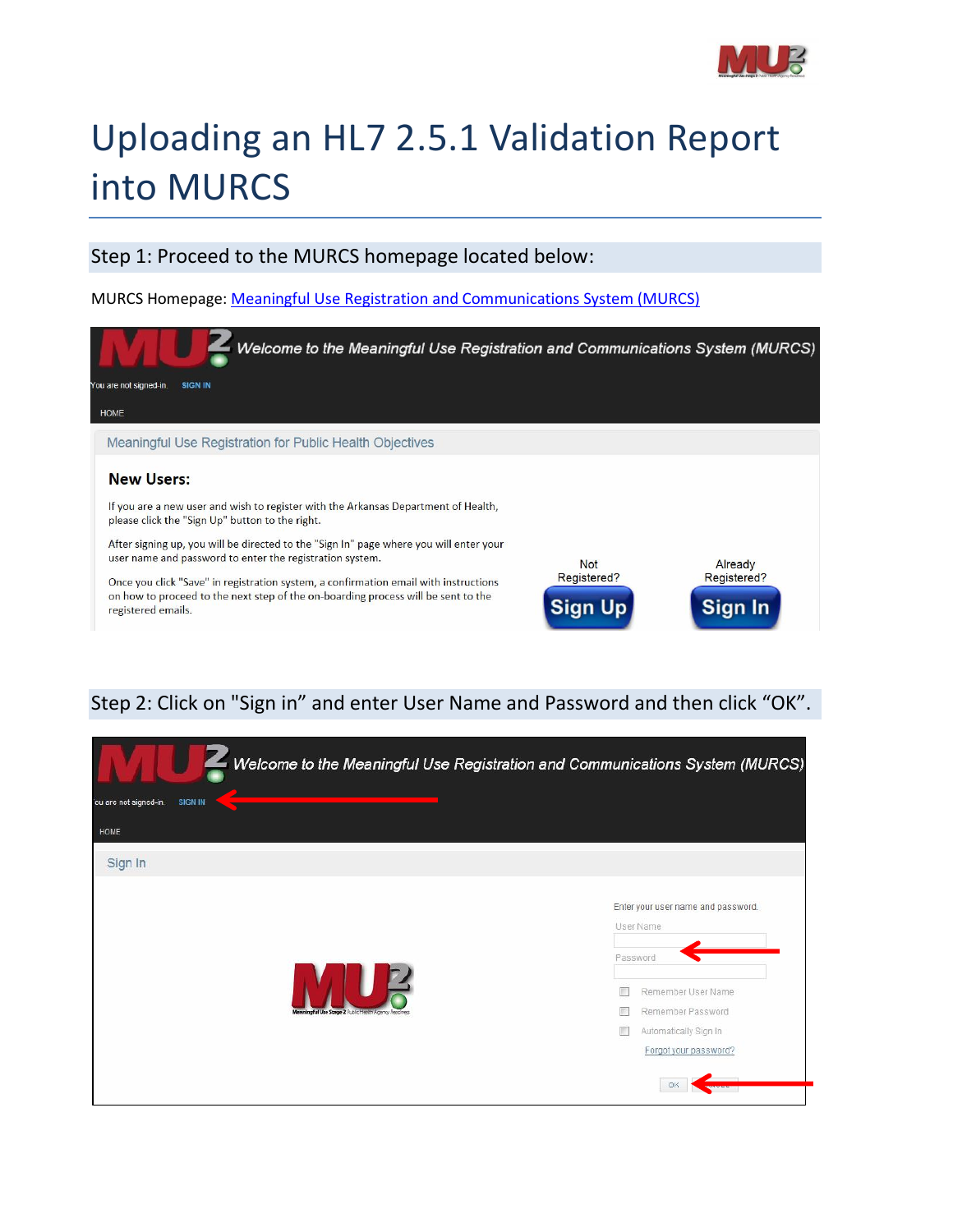

Step 3: Move the mouse over Eligible Professionals or Eligible Hospitals and click on "Update EP or EH records".

|                        | Welcome to the Meaningful Use Registration and Communications System (MURCS)                                                                                                                                                                                                                                                                          |
|------------------------|-------------------------------------------------------------------------------------------------------------------------------------------------------------------------------------------------------------------------------------------------------------------------------------------------------------------------------------------------------|
| <b>Hello wakeyoung</b> | <b>SIGN OUT</b>                                                                                                                                                                                                                                                                                                                                       |
| HOME                   | FLIGIBLE PROFESSIONALS<br>FLIGIBLE HOSPITALS                                                                                                                                                                                                                                                                                                          |
|                        | Meaningful Use Registration for Public Health Objectives                                                                                                                                                                                                                                                                                              |
|                        |                                                                                                                                                                                                                                                                                                                                                       |
|                        | <b>Information Required Before Registration:</b>                                                                                                                                                                                                                                                                                                      |
|                        | Both Individual and Multiple Eligible Hospitals (EHs) and Eligible Providers (EPs) should refer to the Provider Tip Sheet before entering the<br>registration system.                                                                                                                                                                                 |
|                        | Download the Provider Tip Sheet                                                                                                                                                                                                                                                                                                                       |
|                        | If you are an Eligible Hospital or an Eligible Professional or a Health System with multiple NPIs/group provider sites networked to the same<br>certified EHR System, you will need to review and sign the Business Associate Agreement (BAA) and the Data Use Agreements (located below)<br>during registration and prior to sending a test message. |

# Step 4: Left click on **Edite** "Edit Record (push button)" to the left of the National Identifier field.

| <b>HOME</b> | <b>ELIGIBLE PROFESSIONALS</b>                       | <b>ELIGIBLE HOSPITALS</b>                               | PROGRAM COORDINATOR                                        | <b>ADMINISTRATION</b>            |            |  |
|-------------|-----------------------------------------------------|---------------------------------------------------------|------------------------------------------------------------|----------------------------------|------------|--|
|             | Update Eligible Professional Meaningful Use Records |                                                         |                                                            | FILTERS $\mathbf$<br>$ACTIONS =$ | Search for |  |
| $\Box$      | <b>Edit</b>                                         | National<br>Provider<br>Identifier                      |                                                            |                                  |            |  |
|             |                                                     | Test<br>Provider 123 Anything Street<br>Address Pulaski | Name<br>and Suite 1234567890<br>Little Rock Arkansas 72205 |                                  |            |  |

Step 4: Once you click on the Edit button, the "Update" screen will change to the "Edit an Eligible Professional Meaningful Use Record".

| Edit an Eligible Professional Meaningful Use Record |                        |          |       |  |
|-----------------------------------------------------|------------------------|----------|-------|--|
| National Provider Identifier                        |                        |          |       |  |
|                                                     | Test                   |          |       |  |
| Provider                                            | 123 Anything Street    |          |       |  |
| Name<br>and                                         | Suite 1234567890       |          |       |  |
| Address                                             | County<br>▼<br>Pulaski |          |       |  |
|                                                     | Little Rock            | Arkansas | 72205 |  |
|                                                     |                        |          |       |  |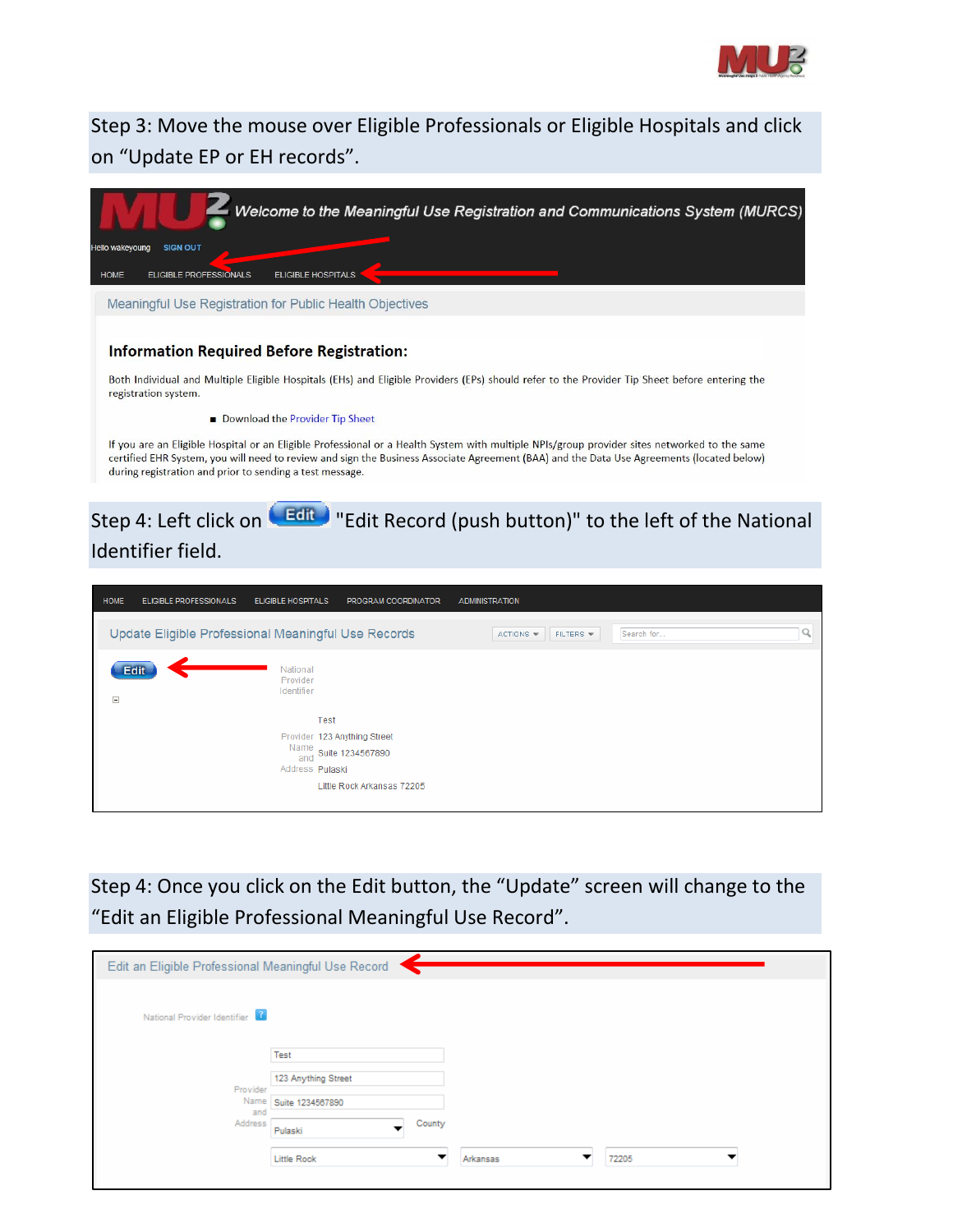

Step 5: Scroll down to bottom the page where the four additional communication tabs are located: Public Health Objective, Affiliated Providers, Affiliated Facilities, and Additional User Access. Click on the Public Health Objectives Tab.

|             | Public Health Objectives   Affiliated Providers   Affiliated Facilities   Additional User Access |                              |                              |
|-------------|--------------------------------------------------------------------------------------------------|------------------------------|------------------------------|
|             |                                                                                                  |                              | ACTIONS W<br><b>RITERS W</b> |
| <b>Edit</b> | Program Cancer Registry                                                                          | Test Period Start 10/1/2013  | Test Period End 10/31/2013   |
|             |                                                                                                  | Stage Meaningful Use Stage 1 | HL 7 Version 2.5.1           |
| Edit        | Program Electronic Lab Reporting                                                                 | Test Period Start 10/1/2013  | Test Period End 10/31/2013   |
|             |                                                                                                  | Stage Meaningful Use Stage 1 | HL 7 Version 2.5.1           |
| <b>Edit</b> | Program Syndromic Surveillance                                                                   | Test Period Start 10/1/2013  | Test Period End 10/31/2013   |
|             |                                                                                                  | Stage Meaningful Use Stage 1 | HL 7 Version 2.5.1           |
|             | Program Immunizations                                                                            | Test Period Start 10/1/2013  | Test Period End 10/31/2013   |
| <b>Edit</b> |                                                                                                  | Stage Meaningful Use Stage 1 | HL 7 Version 2.5.1           |

Step 6: Click on the **Edit of the "Edit Button (push button)**" next to the program where you would like to upload a test HL7 message.

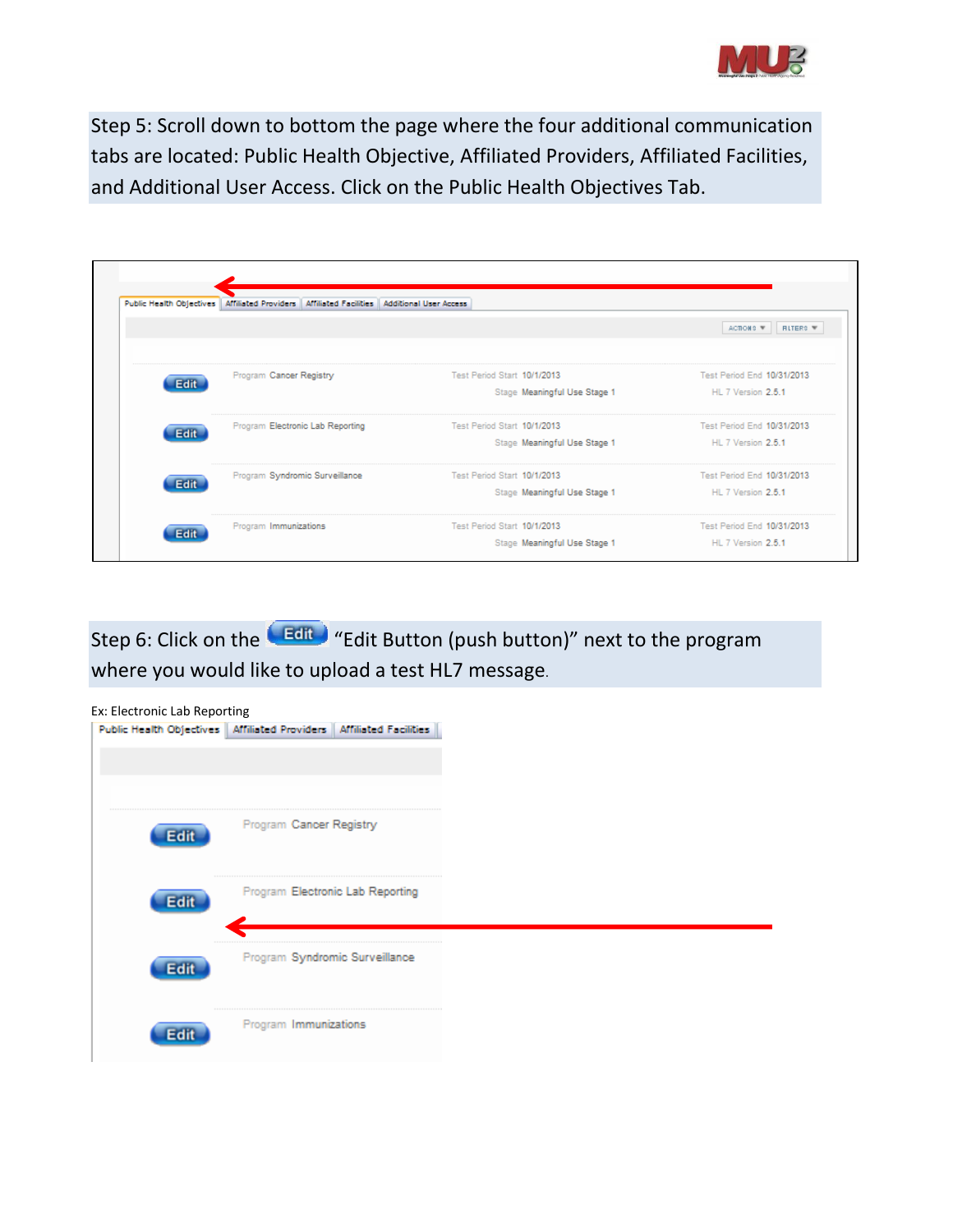

Step 7: Under the "Add Meaningful Use Log Entry Screen", input a message into the "Log Text" field. When submitting a test message, please use your facility name, the type of message you're uploading and the program/registry name. Ex: "Facility Name/HL7 2.5.1 Test Message/ELR.

*In this example, the message will automatically be sent to the ELR coordinator and the Meaningful Use coordinator.*

| Add Meaningful Use Log Entry |                                                        |
|------------------------------|--------------------------------------------------------|
|                              | Meaningful Use Program Test - Electronic Lab Reporting |
|                              | Log Date/Time 7/30/2013 3:46 PM                        |
|                              | Log Text Facility Name HL7 2.5.1 ELR Test Message      |
|                              |                                                        |
|                              |                                                        |
|                              |                                                        |
|                              |                                                        |
|                              |                                                        |
|                              |                                                        |
|                              |                                                        |
|                              |                                                        |
|                              |                                                        |
|                              |                                                        |
| Document Image               | Browse                                                 |

Step 8: Click on the Browse button to upload your saved .pdf Message Validation Report from the NIST.

| Document Image | Browse                 |
|----------------|------------------------|
|                | SAVE SAVEANDNEW CANCEL |

Step 9: Rename the .pdf file as: "Facility Name-MessageValidationReport-ELR.pdf"

|                         | $\triangleright$ Test Messages $\triangleright$ |  |  |  |  |
|-------------------------|-------------------------------------------------|--|--|--|--|
|                         | New folder                                      |  |  |  |  |
| rites                   | ∽<br>Name                                       |  |  |  |  |
| wnloads                 | FacilityName - MessageValidationReport - ELR    |  |  |  |  |
| ent Places              | MessageValidationReport - Syn test 2            |  |  |  |  |
| <b>ktop</b>             | test                                            |  |  |  |  |
|                         | test2                                           |  |  |  |  |
| ries                    | test3                                           |  |  |  |  |
| and the second contract |                                                 |  |  |  |  |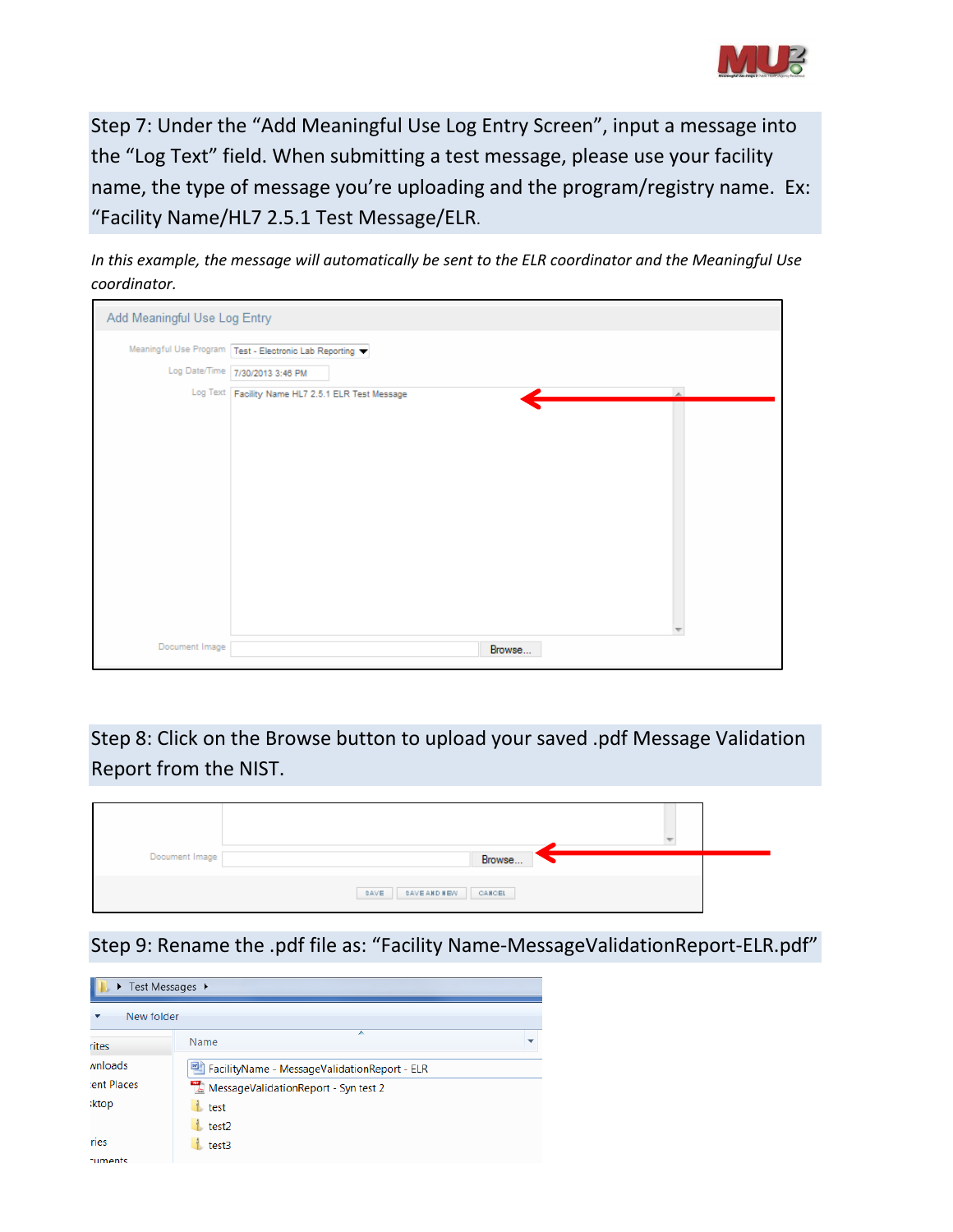

### Step 10: Click SAVE.

*Please note: in order to upload a file into the system the Log text field must have text to correspond with the document being uploaded.*

| Document Image C:\Users\jwyoung\Desktop\Test Messages\FacilityName - Mes Browse |  |
|---------------------------------------------------------------------------------|--|
| <b>SAVE AND NEW</b><br>CANCEL<br>SAVE                                           |  |

Step 11: Verify document has uploaded correctly by moving your mouse back over Eligible Professional or Eligible Hospitals at the top of the page and click "Update EP or EH Records" to back out of the edit tool. Scroll back to the bottom of the page and review the programs testing /Communications log to verify the document has uploaded correctly.

| Syndromic Surveillance Data U~ement Yes | Open File                                                                                                                   |  |
|-----------------------------------------|-----------------------------------------------------------------------------------------------------------------------------|--|
|                                         | Public Health Objectives   Affiliated Providers   Affiliated Facilities   Additional User Access   CLIA Number   OID Number |  |
|                                         |                                                                                                                             |  |
|                                         |                                                                                                                             |  |
| Testing/Communications Log              |                                                                                                                             |  |
| Log Date/Time 7/30/2013 3:46 PM         |                                                                                                                             |  |
| Log Text asda                           |                                                                                                                             |  |
| Document Image Open File                |                                                                                                                             |  |
| Log Date/Time 7/30/2013 3:46 PM         |                                                                                                                             |  |
| Log Text test                           |                                                                                                                             |  |
| Document Image Open File                |                                                                                                                             |  |
| Log Date/Time 7/30/2013 3:46 PM         |                                                                                                                             |  |
| Log Text test3                          |                                                                                                                             |  |
| Document Image Open File                |                                                                                                                             |  |

Ex: ELR Test Validation Report.

|                                                                                                                                                                                                                                   | <b>Message Validation Report</b> | Date: 07 30 2013, 10:44:32.764-04:00                                                                          |  |
|-----------------------------------------------------------------------------------------------------------------------------------------------------------------------------------------------------------------------------------|----------------------------------|---------------------------------------------------------------------------------------------------------------|--|
| <b>Testing Tool</b>                                                                                                                                                                                                               | Name                             | Syndromic Surveillance - HL7 V2 Validation Tool - Meaningful Use 2014<br><b>Edition Certification Testing</b> |  |
|                                                                                                                                                                                                                                   | Version                          | 1.5.0                                                                                                         |  |
| <b>Test Case</b>                                                                                                                                                                                                                  | Title                            | <b>Context-Free Validation</b>                                                                                |  |
|                                                                                                                                                                                                                                   | Description                      | No context specified for this type of validation                                                              |  |
| Profile                                                                                                                                                                                                                           | Name                             | Syndromic Surveillance                                                                                        |  |
|                                                                                                                                                                                                                                   | Organization                     | <b>NIST</b>                                                                                                   |  |
|                                                                                                                                                                                                                                   | Type                             | ADT^A01^ADT A01                                                                                               |  |
|                                                                                                                                                                                                                                   |                                  | Profile Version SS MU 2014 1.0                                                                                |  |
|                                                                                                                                                                                                                                   | Profile Date                     | December, 12th, 2012                                                                                          |  |
|                                                                                                                                                                                                                                   | HL7 Version                      | 2.51                                                                                                          |  |
| Message                                                                                                                                                                                                                           |                                  | ER7                                                                                                           |  |
| Header                                                                                                                                                                                                                            | Encoding<br><b>Id</b>            |                                                                                                               |  |
|                                                                                                                                                                                                                                   | File                             |                                                                                                               |  |
|                                                                                                                                                                                                                                   |                                  |                                                                                                               |  |
| <b>Message Content</b>                                                                                                                                                                                                            |                                  |                                                                                                               |  |
| MSHI^~\& Send-App-Namespace^2.16.840.1.114222.TBD^ISOMIDLAND HLTH<br>CTR^9876543210^NPIRECEIVING APP^2.16.840.1<br>.114222.4.3.2.10°ISOJRECEIVING FAC°2.16.840.1.114222°ISO 201112051114  ADT^A04^ADT A01 201112051114-0078 P[2.5 |                                  |                                                                                                               |  |
| .1 PH SS-NoAck^SS Sender^2.16.840.1.114222.4.10.3^ISO                                                                                                                                                                             |                                  |                                                                                                               |  |
| EVN  201112091114-0500    MIDLAND HLTH CTR^9876543210^NPI                                                                                                                                                                         |                                  |                                                                                                               |  |
| PIDI1#^^^PI^MIDLAND CORP&9876543210&NPI~2001112168^^^^MR^MIDLAND HLTH<br>CTR&9876543210&NPIIIIFI2106-3^White<br>SOBRO 3054 5453 3 3.81 3.8<br><b>CORCOUN STREET ADDRESSED OTH</b>                                                 |                                  |                                                                                                               |  |